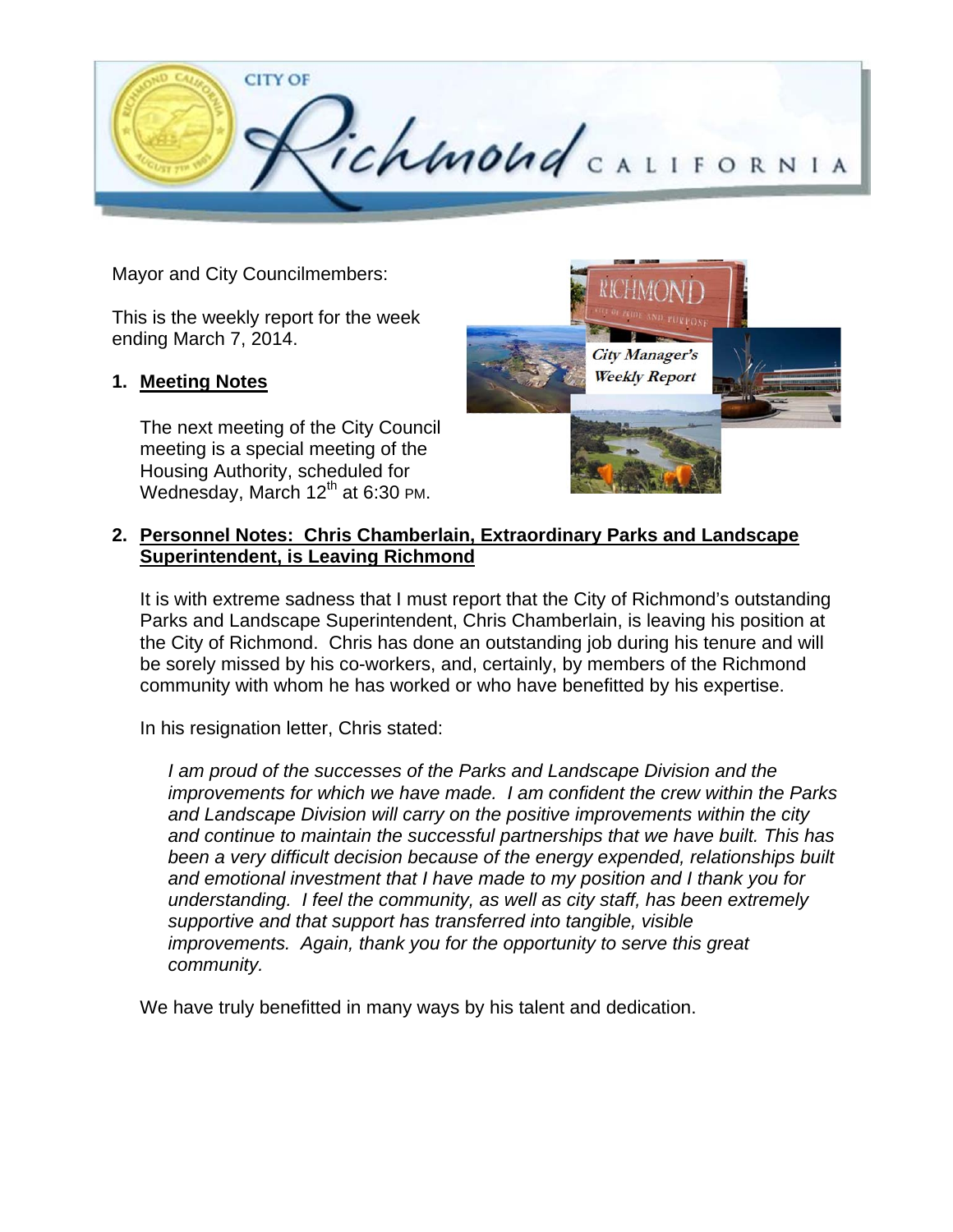### **3. The Trust for Public Land Selects Richmond for a Strategic Partnership**

As you may know, The Trust for Public Land (TPL) is a national, nonprofit organization that conserves land for people to enjoy as parks, gardens, natural areas and open space. After being contacted late last year by the TPL about Richmond's parks and open space projects, the City submitted a proposal in January of this year for a long-term, strategic partnership in which TPL would provide technical and fundraising assistance for continued development of the City's park areas. Numerous staff members contributed to submitting the proposal, which focused on the City's General Plan commitment to a healthy community, its parks development plans, and its recent successes in community collaborations.

We were recently notified, and can now officially report, that the City of Richmond has been selected by TPL as one of only a handful of communities with which they will forge this strategic partnership. TPL staff noted that Richmond was the only community that garnered unanimous support by its selection committee for this effort.

Chris Chamberlain and I met this past week with staff from TPL to discuss next steps in this process, and I will keep you informed as efforts move forward (and, yes, we did disclose that Chris Chamberlain is leaving the City, but they remain enthusiastic).

### **4. The Science of Skateboard Physics Event**

The Teen Services Division of the Richmond Public Library and the Richmond Recreation Department will hold a FREE, fun-filled skateboard event! Teens will be able to explore how physics allow them to perform "ollies" and other skateboard tricks on an interactive van from the *San Francisco Exploratorium.* In addition, teens can discover which wheels and apparatus give them the greater ability to perform stunts successfully on the Exploratorium Van. **Ali Karayel,** who gives skateboarding instruction at the Nevin Community Center, will hold a demonstration and provide instruction on how to "fall" without injury. There will be FREE Gatorade, energy bars, and music at the event. Participants will be eligible for raffle prizes from **510 Skateboarding.** 

The event will be held, Wednesday, March 19, 2014, 1:30 PM at the **Skateboard**  Park, Nicholl Park, 33<sup>rd</sup> Street and Macdonald Avenue. For more information, visit the Library's website, www.richmondlibrary.org, www.facebook.com/RichmondPublicLibraryTeens, or call (510) 620-5516.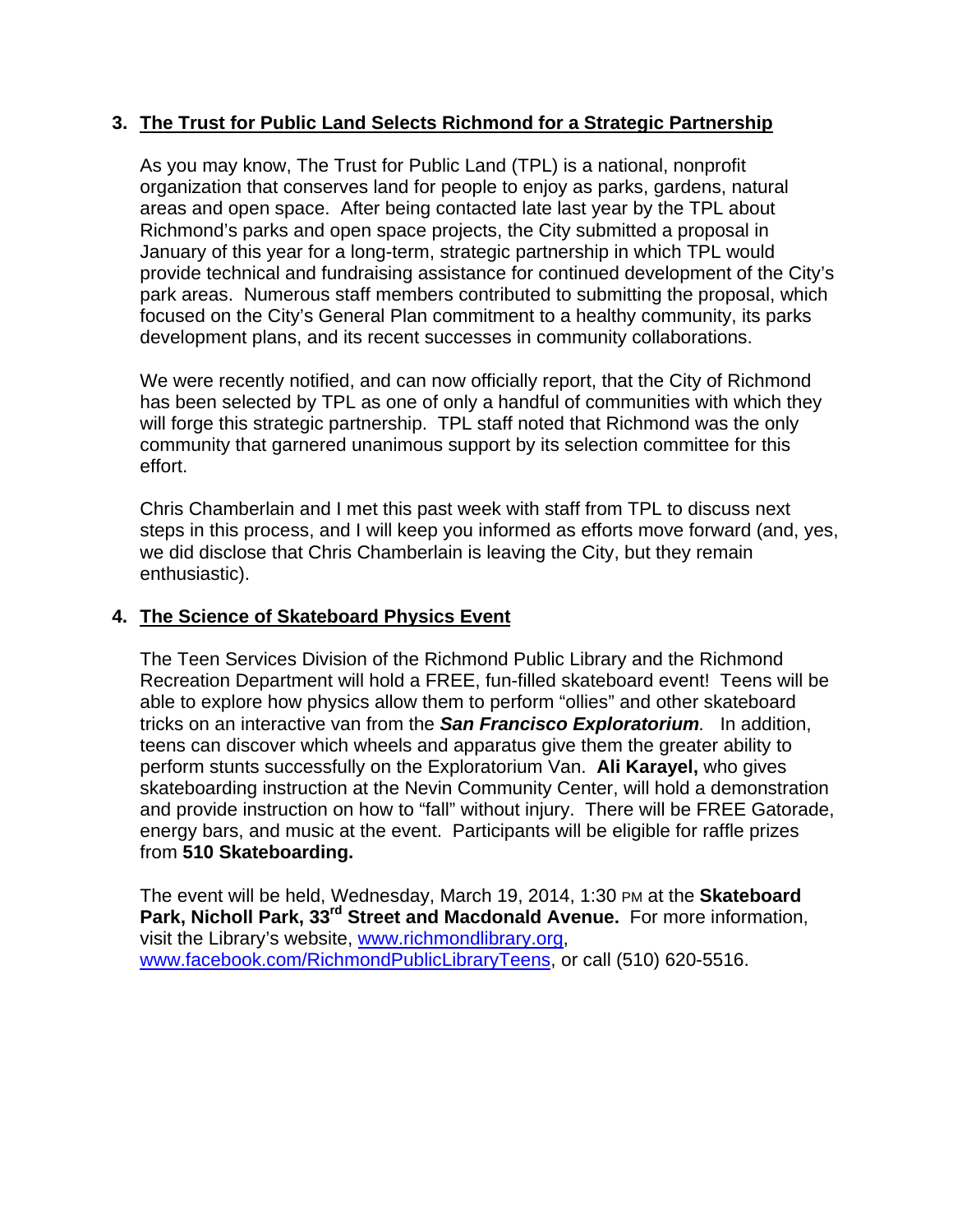# **The Science of Skateboard Physics**



## **5. John Avenue Closure**

As part of an effort to reduce impacts from railroad operations in Richmond, the section of Burlington Northern Santa Fe (BNSF) Railway track crossing at John Avenue will undergo repairs starting on March 10, 2014. The work will put both sets of railroad tracks at John Avenue on the same level, as well as reshape the road surface to smooth out the crossing for traffic safety improvement. The John Avenue crossing improvements are scheduled to run from March 10 through March 21, 2014. A second phase of construction is tentatively planned for four days of work in May.

This work will require that the John Avenue crossing be closed during construction. The vehicular traffic detour has been worked out by BNSF's contractor and Richmond's Engineering Services Department, and the Parchester Village community has been notified. Signs directing motorists to the detour route will be placed on Giant Road near John Avenue and on Giant Highway approaching Collins Avenue.

While we understand that there is an inconvenience to the temporary closure of the John Avenue crossing, we are happy that BNSF is making these important safety improvements.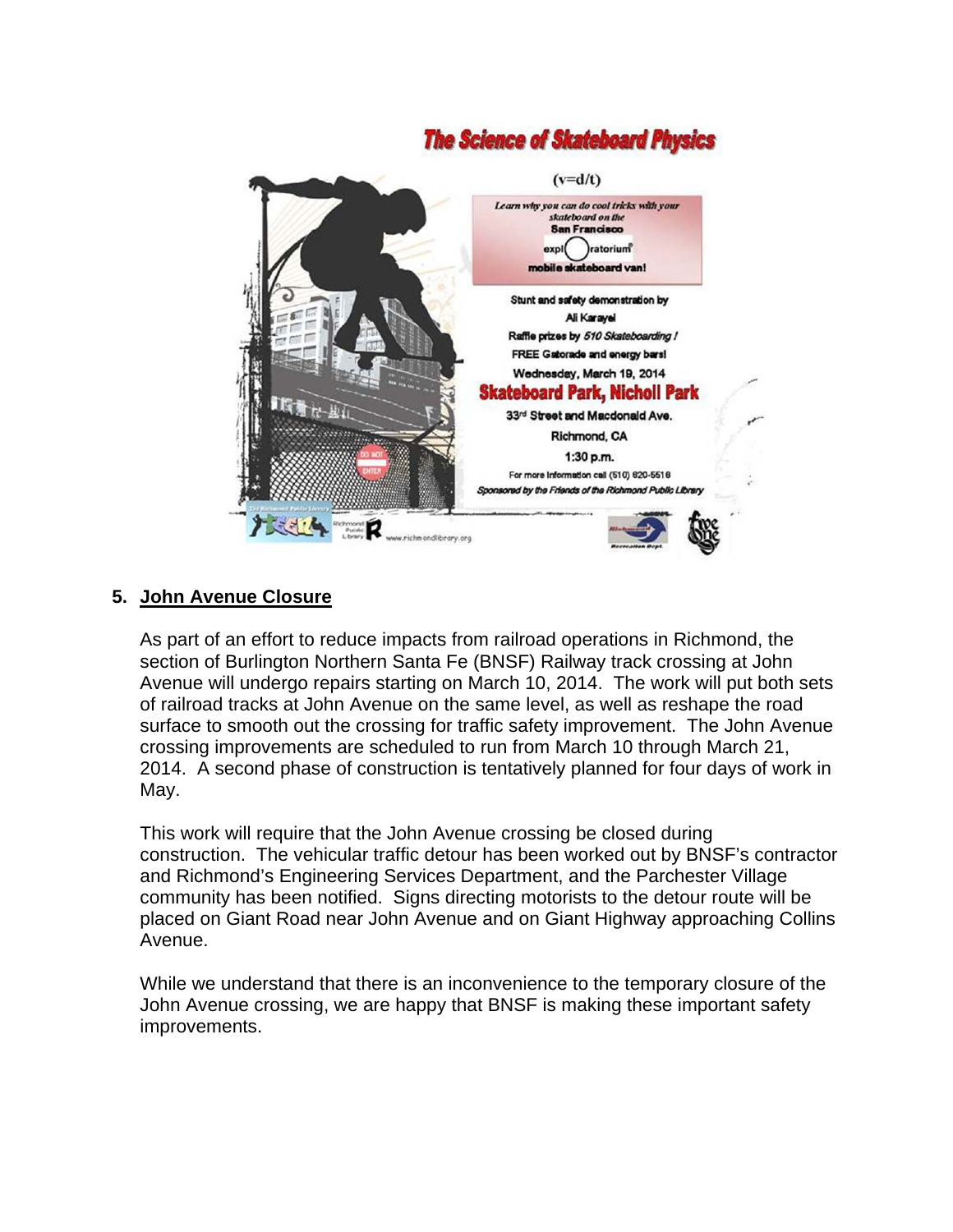### **6. Walk to Nature**

Community partners and residents from across the City of Richmond are coming together to host the second annual "Walk to Nature" event on Saturday, March  $29<sup>th</sup>$ . The origin of the walk comes from several day outings that Youth Enrichment Strategies (YES), the fiscal sponsor, and the East Bay Regional Park District have conducted over the years to introduce Richmond families to nearby regional parks in Richmond. The first Walk to Nature event was held in October 2012 and was attended by 280 participants. The purpose of this year's walk is to promote physical activity and good health while connecting with one's community in nature.

Participants will register and depart from two locations in Richmond to arrive at Miller Knox Regional Shoreline in Point Richmond by 11:00 AM. Starting points and times, and their distance to the Miller Knox Sea Gull picnic area (one way) currently includes the following:

- Civic Center Plaza: 450 Civic Center Plaza (3.6 miles) Register at 9:00 AM;
- Richmond Greenway at 6th and Ohio, Central Richmond (2.2 miles) Register at 9:30 AM.

When participants arrive at their starting points, they will register and receive a water bottle, wristband, and route map. Along the routes, water and first aid stations will be overseen by volunteers. Upon arriving at Miller Knox, participants will be greeted with a delicious lunch and fun activities for the whole family that promote healthy living. Starting at 1:30 PM, buses and shuttles will transport participants from Miller Knox back to their starting points in Richmond.

Public and nonprofit agencies and community residents are meeting weekly to define the various aspects of the hikes, including logistics, food/activities, outreach, sponsorships, and volunteer recruitment. Participating agencies and sponsors include: Building Blocks for Kids, City of Richmond, Contra Costa Health Services, East Bay Regional Park District, E.M. Downer Family YMCA, Kaiser Permanente, Lifelong-Brookside, Lift-Levántate, Rich City Rides, Richmond Police Department, Urban Tilth, Weigh of Life, and YES Nature to Neighborhoods.

If you would like more information or would like to be involved in the event, please visit www.facebook.com/walk2nature, email eric@yesfamilies.org, or call 510-232- 3032.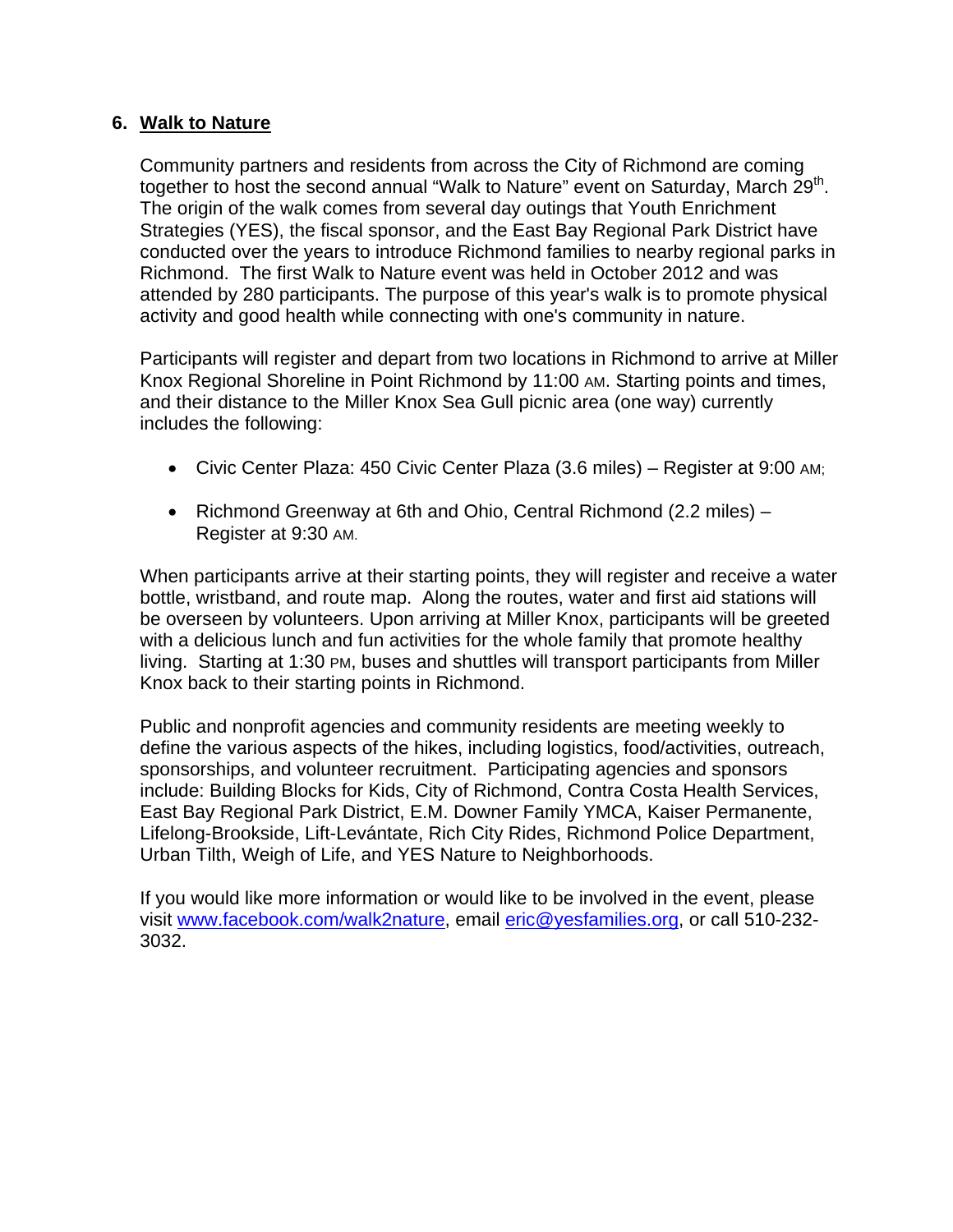

# **7. Officer Bradley A. Moody Memorial Underpass Project Update**

The Bradley A. Moody Memorial Underpass Project involves the construction of a roadway underpass on Marina Bay Parkway between Meeker Avenue and Regatta Boulevard, and is intended to resolve long-standing access limitations to the Marina Bay area caused by frequent train crossings. In early September 2013, Marina Bay Parkway was closed to traffic. This closure will remain in place for approximately 18 months.

Placement of drilled tie-backs and associated excavation work has been suspended due to delays of AT&T-performed utility relocation work. Additionally, these activities cannot occur during days with significant precipitation. The schedule impacts of the AT&T delay will not be known until late March, when AT&T projects it will finish the relocation work and the critical path work can be restarted. Staff is maintaining close contact with AT&T staff to encourage acceleration of remaining work.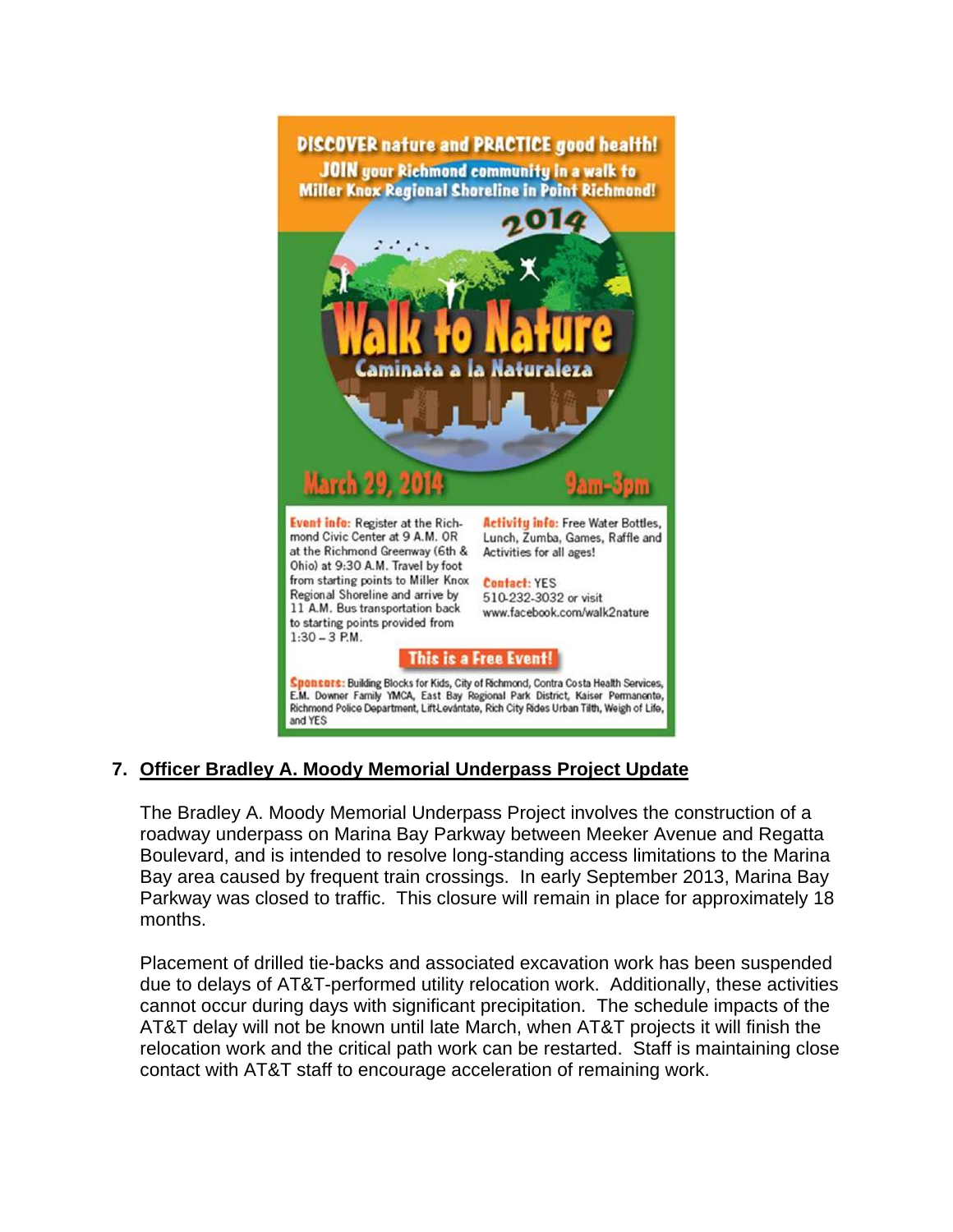During the week of March  $10<sup>th</sup>$ , non-critical path activities may be scheduled, weather permitting, including restoration of the Department of Public Health campus landscaping and completion of the pump station discharge structure. Additionally, off-site fabrication of temporary strut elements will commence.

For additional information and to be added to the project update contact list, please see the project website at www.moodyup.com. You can also follow the project on twitter: @moodyunderpass, or contact the project's public outreach coordinator Jacqueline Majors at (925) 949-6196.

## **8. Call for Nominations – Distinguished Volunteer Service Award**

The City of Richmond's impact volunteering program, Richmond ESC – Excellence Serving our Community, the Offices of Mayor Gayle McLaughlin and City Manager Bill Lindsay, and the Richmond Community Foundation invite you to nominate your volunteer(s) for a Distinguished Volunteer Service Award that will recognize outstanding service in our community in the following areas of Public Safety, Beautification, Education, Health and Wellness, the Arts, and overall Excellence in Community Service. The deadline for nominations is Friday, March  $21<sup>st</sup>$ , at 5:00 PM.

The Distinguished Volunteer Service Awards will be presented at the annual citywide Volunteer Recognition and Awards Ceremony at the Richmond Auditorium, on Thursday, April 10<sup>th</sup>, at 4:00 PM. For more information please call (510) 620-6511, or visit www.richmondvolunteers.org.

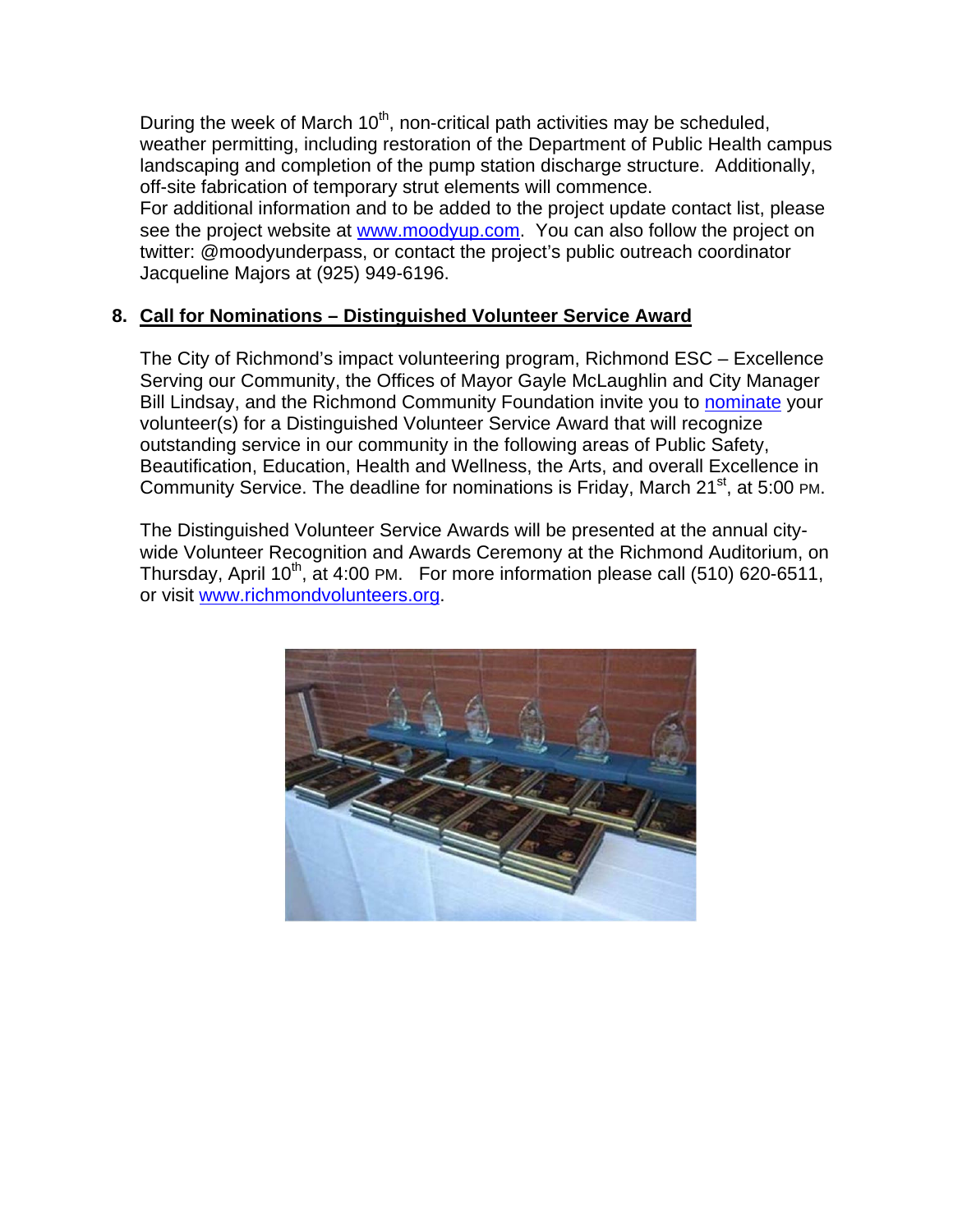

# **9. City Manager Chronicles**

I have listed below some of the topics for meetings that I have recently attended in the hope that it provides an idea of the varied issues with which our organization deals routinely.

Much of the activities of the recent week involved working on issues relating to the Richmond Housing Authority. Other activities and meeting topics during the past week have included:

- Met with staff from the Police and Finance Departments to discuss the alignment between regulatory fees being collected and costs of service;
- Met with representatives from Richmond Sanitary Service to continue discussions regarding implementation of waste collection services resulting from the new post-collection services agreement arranged by RecycleMore;
- Met, together with Parks and Landscape Superintendent Chris Chamberlain, with representatives from the Trust for Public Land to discuss ways to begin to implement a strategic partnership (see item [3] above);
- Attended a public meeting hosted by the Richmond Bay Campus staff to discuss ways to capture community benefits of their project.
- Met, along with Shasa Curl, Richard Mitchell, Alan Wolken, Hector Rojas, and South Shoreline Citizens' Advisory Committee member Sherry Padgett, with representatives from the State Department of Toxic Substances Control (DTSC) to discuss facilitating the clean-up of the Zeneca site.

These meetings were in addition to attending the regular management staff meeting, agenda planning, reviewing staff reports to the City Council, doing department head "check-ins," having discussions on various personnel matters, and having short discussions with staff, community members, members of the press, etc.

Please feel free to contact me if you have any questions about the substance of these or any other topics.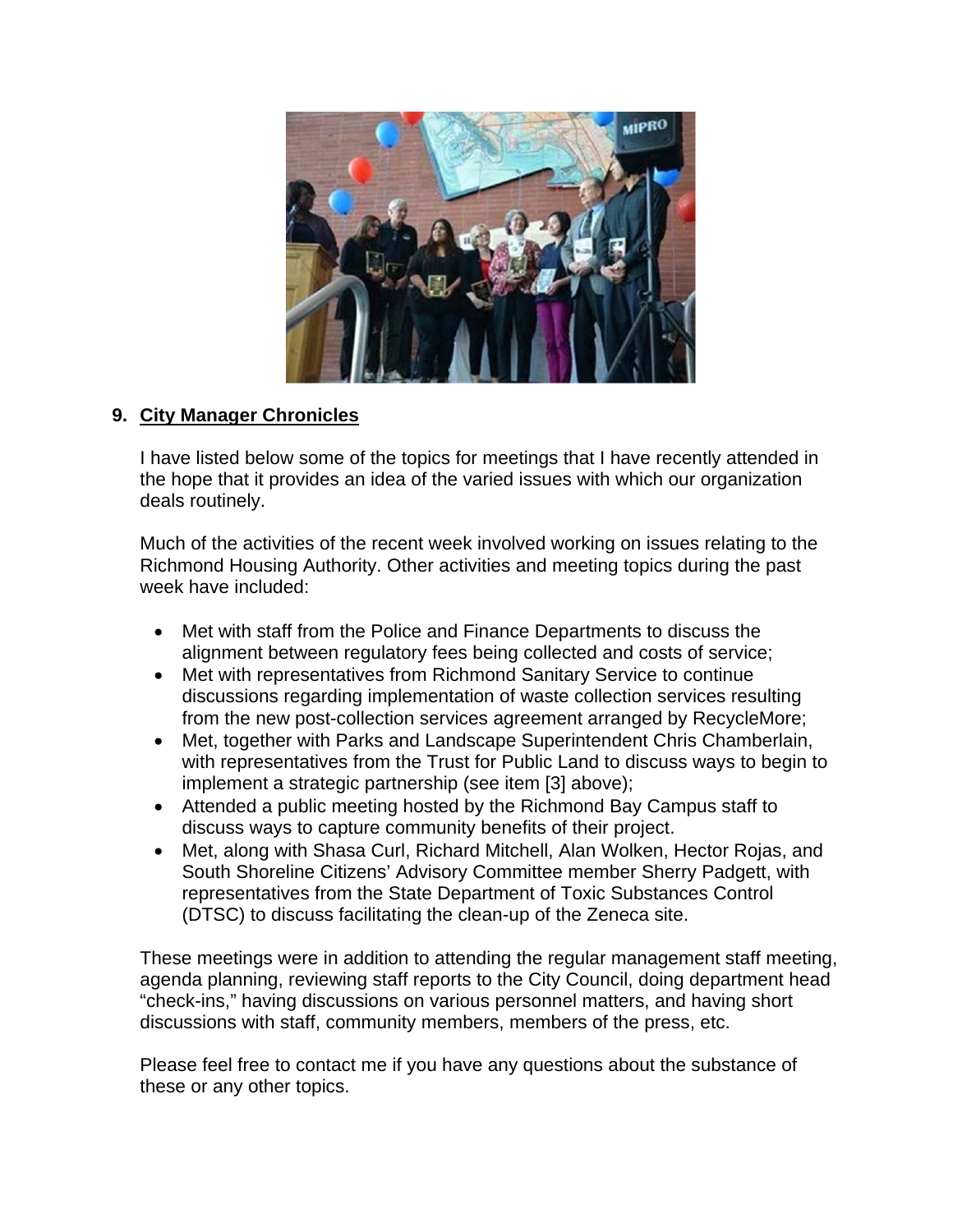### **10. 2014 Historic Preservation Awards**

The City of Richmond and the Richmond Historic Preservation Commission invites nominations for the 2014 Richmond Historic Preservation Awards. The purpose of the Historic Preservation Awards program is to increase public awareness of Richmond's heritage by recognizing individuals, organizations, businesses, and agencies whose contributions demonstrate outstanding commitment to excellence in historic preservation, local history or promotion of the heritage of the City.

The Awards will be presented in May, National Preservation Month. In addition to public and private buildings and structures, historic preservation projects may include media, publications, presentations and exhibits, parks, burial grounds, public art, oral history, theater productions, events and video presentations.

Below is a list of last year's award winners:

- **Orton Development, Inc. & Marcy Wong, Architect** for Rehabilitating the Oil House for the Rosie the Riveter Visitor Center
- **The National Park Service & Signature Communications** for the film "Home Front Heroes"
- **Susan Imboden & the East Bay Regional Park District** for the Alvarado Park Oral History Project
- **Donna Powers** for Establishing the Rosie the Riveter Memorial
- **Andre Thierry** for Preserving Creole Traditions and Music in Richmond
- **Lois Boyle** for Years of Service Preserving Richmond's History
- **Nancy Strauch & Bruce Burbaker** for Restoring Access to Boat Ramp **Street**



Eligibility: Any individual, group, organization or agency involved in historic preservation or promoting Richmond's heritage is eligible to receive a Richmond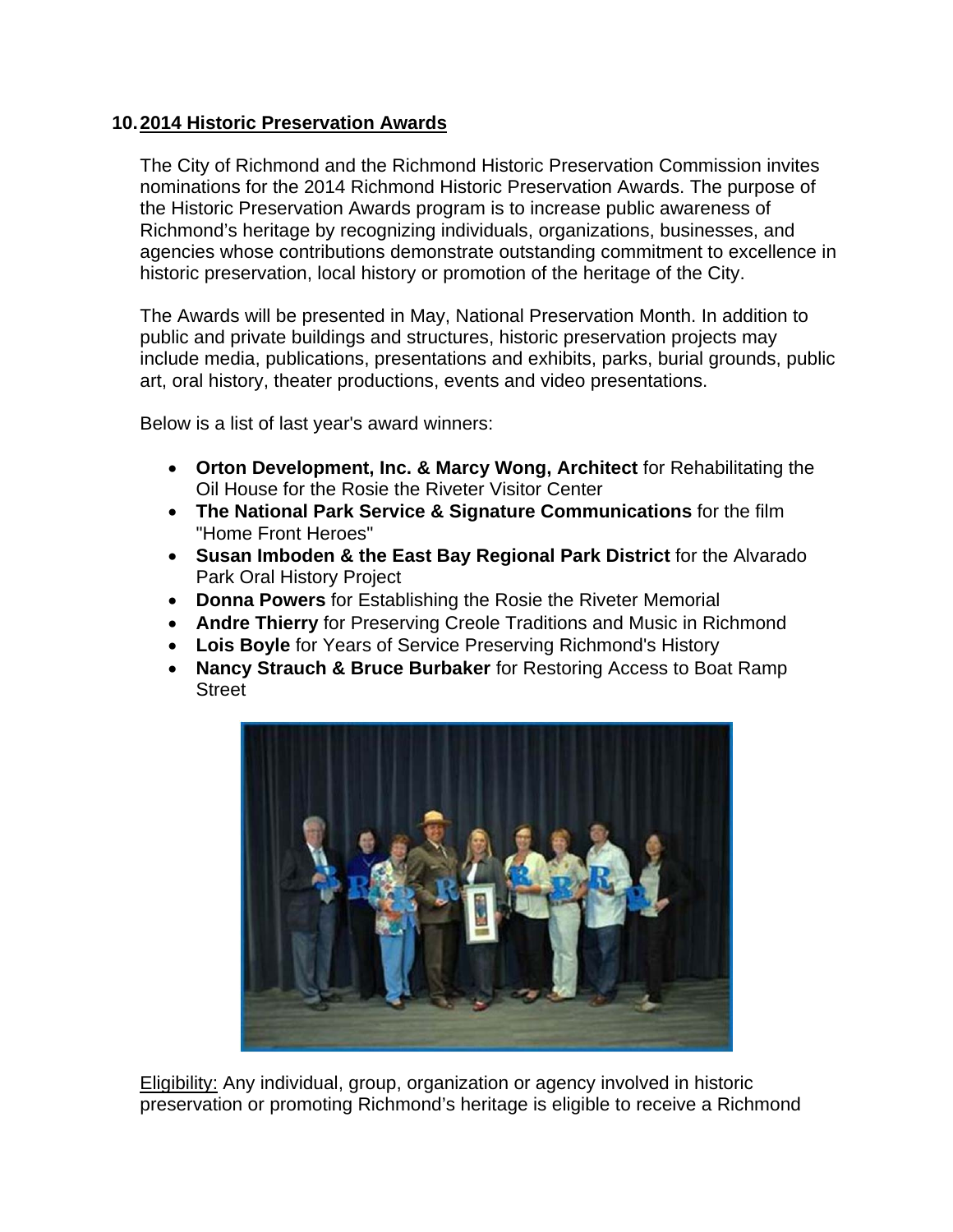Historic Preservation Award. The preservation project or activity (or a substantial portion of a large-scale multiple activity project) must have been completed no later than December 31, 2013.

Nomination Form: You may nominate an eligible preservation project or activity by submitting a completed 2014 Historic Preservation Awards Nomination Form to the Richmond Planning and Building Services Department. Additional details about eligibility, evaluation criteria used, and submittal requirements are found in the nomination form which can be downloaded at www.ci.richmond.ca.us/preservationaward.

**Nominations are due by 5:00 PM on March 28, 2014.** Feel free to call Hector Rojas, Senior Planner, at (510) 620-6662 with any questions you may have.

### **11. Veterans Resource Fair**

The Richmond Veterans Collaborative is hosting a Veterans Resource Fair to help connect local veterans with service organizations that offer resources to veterans on **Friday, April 11, 2014, 9:00 AM to 3:00 PM** in the Bermuda Room of the Richmond Auditorium, 403 Civic Center Plaza, Richmond.

Some of the confirmed organizations that will be sharing information are:

- RichmondWORKS
- Disabled American Veterans (DAV)
- Veterans Resource Program
- Contra Costa County Veterans Services
- Shelter, Inc.
- Horizon/ACE Home Health Care
- Veterans of Foreign Wars
- The American Legion

This free event is open to all veterans and their families, and to any organization that offers assistance to veterans. Tables will be provided free of charge to each service organization. To register, please email Janice Featherstone at janice featherstone@ci.richmond.ca.us, or contact her at (510) 620-5503 by Wednesday, April  $9<sup>th</sup>$ .

### **12. Recreation Highlights**

**Senior Health & Information Day** 

Richmond Senior Center is now accepting applications from vendors and health providers for the upcoming Senior Health and Information Day. Contact Peter Defabio at (510) 307-8085 to receive an application in the mail. This free event will be held on Wednesday, May 14<sup>th</sup> at the Richmond Memorial Auditorium.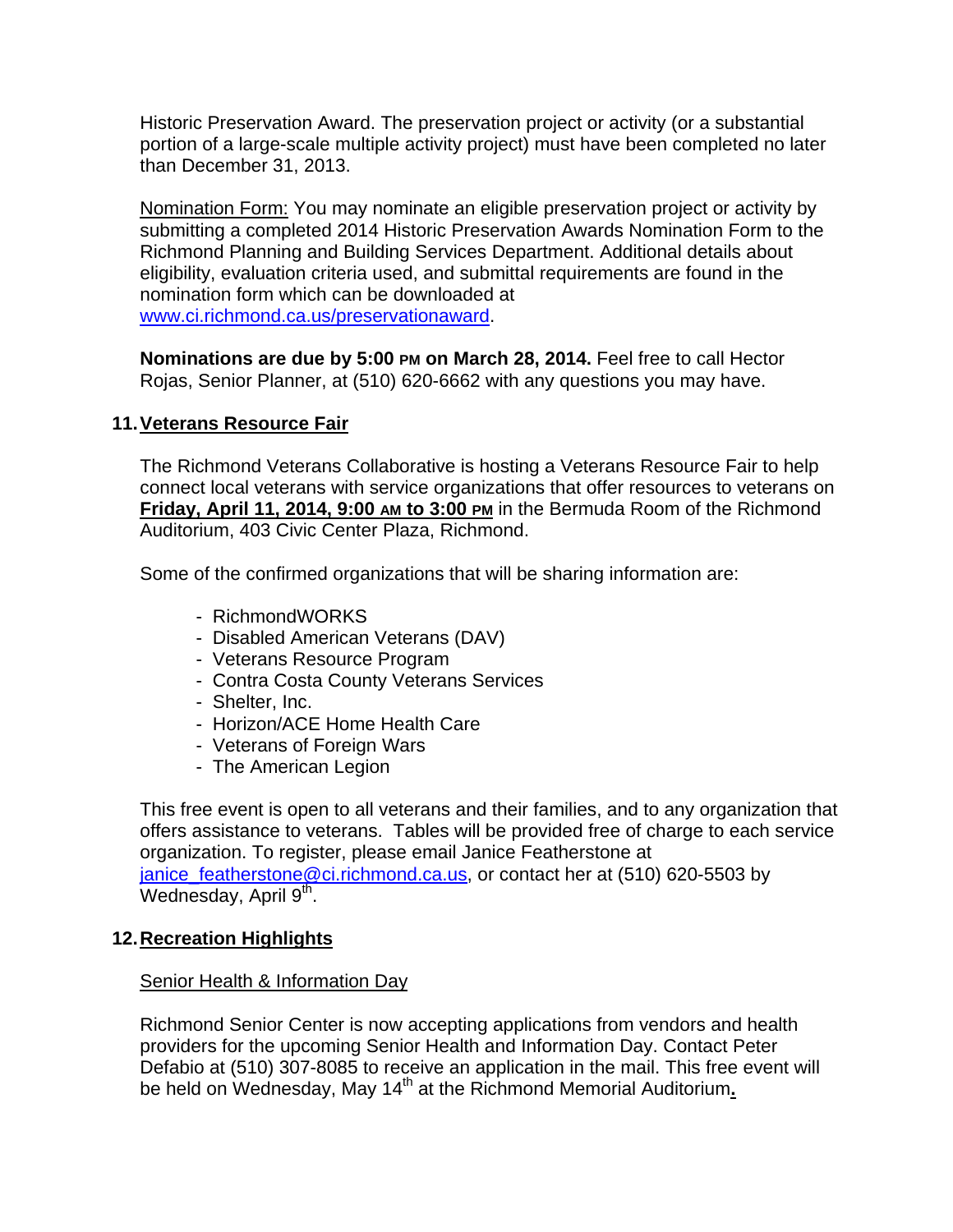### **13. Public Works Updates**

Facilities Maintenance: Carpenters replaced the door to the Smoke Room at the Fire Training Center, replaced a section of wall at the Nevin Community Center, installed base board at Fire Station #62, set up office furniture at the Richmond Recreation Complex and continued to assist in the move of Paratransit.

Painters completed the Day Room and hallways of Fire Station #62 as well as the curbs around the Richmond Plunge.

Stationary Engineers repaired the furnace at the Washington Field House Child Care Center, cleared waste lines at the Booker T. Anderson Community Center and the Washington Field House, replaced the water heater at the Nevin Community Center and serviced other heating components, repaired the roll out gate at the Museum



Roll Up Gate Repair

Utility workers replaced light fixture covers and bulbs at various Community Centers and serviced 29 city owned facilities.

Streets Division: Crews worked from the outstanding pothole and sidewalk list, performed storm patrol, closed a street for police activity and set up a equipment operator testing site.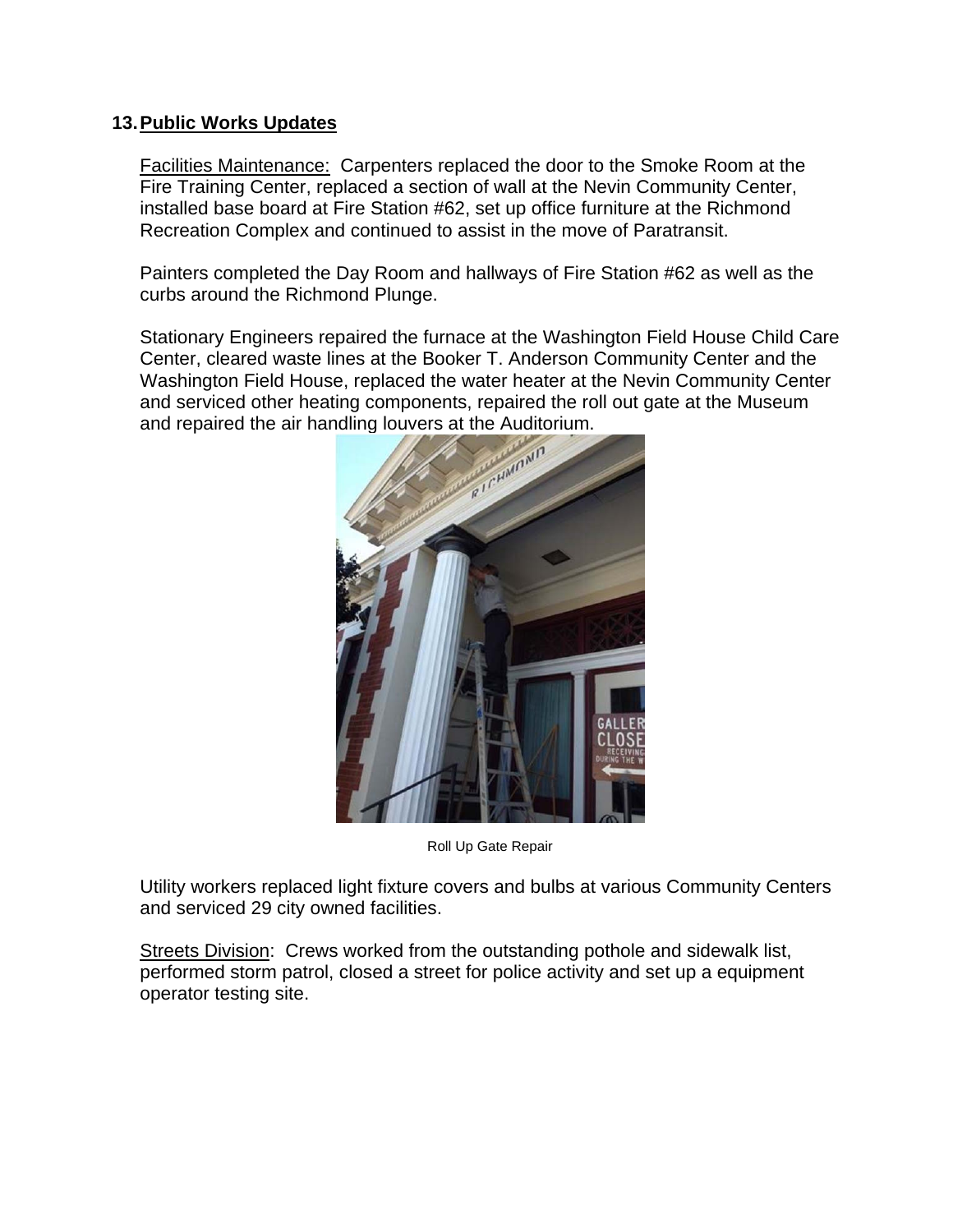

San Pablo Avenue Closure

Street sweeping performed commercial and residential sweeping services for the first Monday through Friday in the Parchester Village, Hilltop Bayview, Hilltop Green, Fairmede/Hilltop, Carriage Hills, El Sobrante Hills, Greenbriar, Hansford Heights, Via Verda, San Pablo Dam Road, Bristole Cone, May Valley, Vista View and Clinton Hill I neighborhood areas as weather permitted.

Signs and Lines crews repaired 46 signs/poles**,** installed "Red Zone" at Solano Avenue and Yuba Street, installed 11 new signs, repainted 413' of curbs and installed 3 pavement messages.



Sign Installation